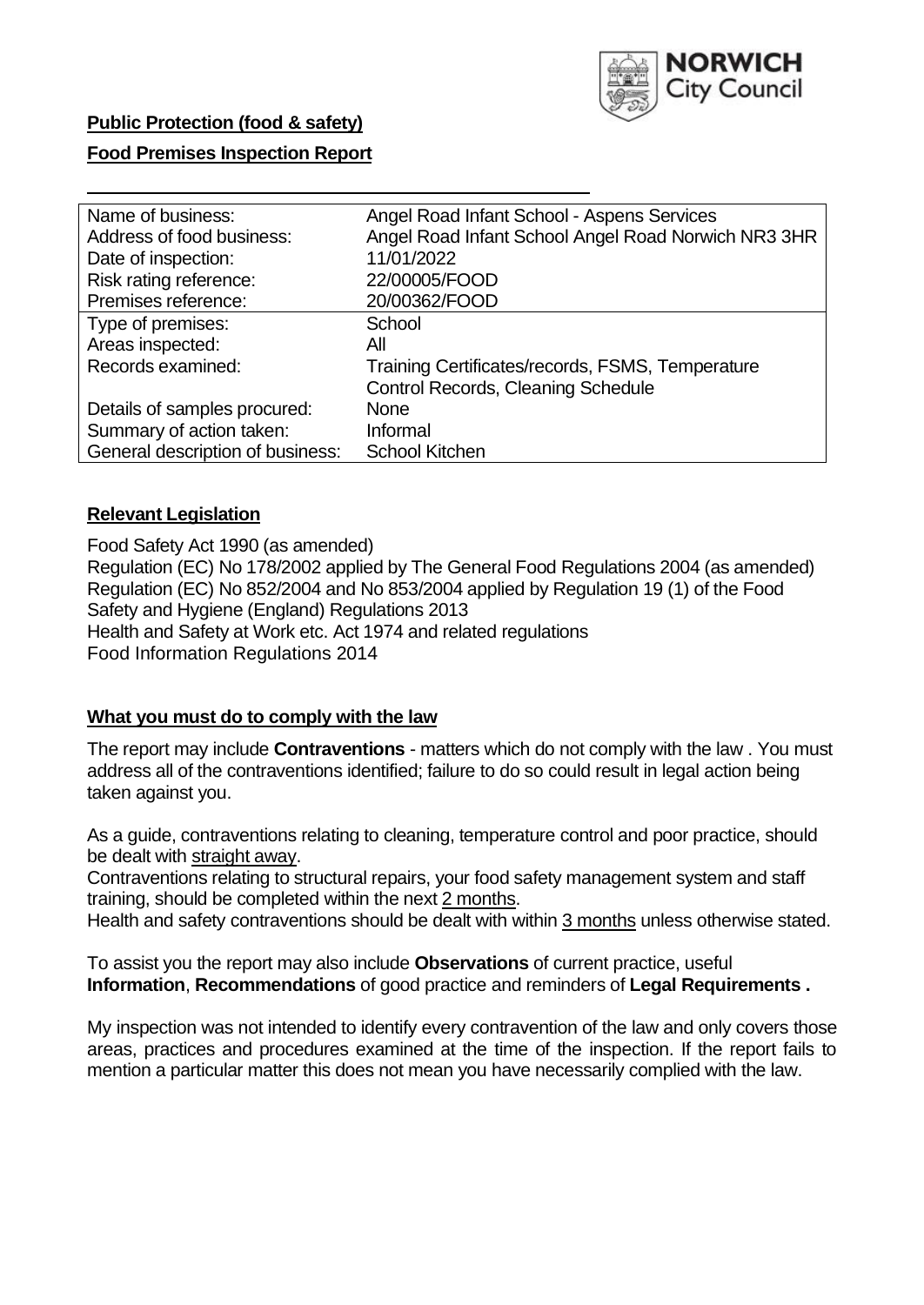# **FOOD SAFETY**

### **How we calculate your Food Hygiene Rating:**

The food safety section has been divided into the three areas which you are scored against for the hygiene rating: 1. food hygiene and safety procedures, 2. structural requirements and 3. confidence in management/control procedures. Each section begins with a summary of what was observed and the score you have been given. Details of how these scores combine to produce your overall food hygiene rating are shown in the table.

| <b>Compliance Area</b>                     |          |    |           | <b>You Score</b> |                |    |                 |    |          |  |
|--------------------------------------------|----------|----|-----------|------------------|----------------|----|-----------------|----|----------|--|
| Food Hygiene and Safety                    |          |    |           | $\Omega$         | 5              | 10 | $\overline{15}$ | 20 | 25       |  |
| <b>Structure and Cleaning</b>              |          |    |           | $\Omega$         | 5              | 10 | 15              | 20 | 25       |  |
| Confidence in management & control systems |          |    |           | $\Omega$         | 5              | 10 | 15              | 20 | 30       |  |
|                                            |          |    |           |                  |                |    |                 |    |          |  |
| <b>Your Total score</b>                    | $0 - 15$ | 20 | $25 - 30$ |                  | $35 - 40$      |    | $45 - 50$       |    | > 50     |  |
| <b>Your Worst score</b>                    | 5        | 10 | 10        |                  | 15             |    | 20              |    |          |  |
|                                            |          |    |           |                  |                |    |                 |    |          |  |
| <b>Your Rating is</b>                      | 5        |    |           | 3                | $\overline{2}$ |    |                 |    | $\Omega$ |  |

Your Food Hygiene Rating is 4 - a good standard



## **1. Food Hygiene and Safety**

Food hygiene standards are high. You demonstrated a very good standard of compliance with legal requirements. You have safe food handling practices and procedures and all the necessary control measures to prevent cross-contamination are in place. Some minor contraventions require your attention. **(Score 5)**

### Contamination risks

**Contravention** The following exposed food to the general risk of cross-contamination with bacteria or allergens or its physical contamination with dirt, foreign objects or chemicals:

• stationary/office items and non food preparation items were being stored on a table next to food preparation surfaces. These items should be removed and ideally placed in more suitable location i.e in the office or in a dedicated drawer

#### Hand-washing

**Observation** I was pleased to see hand washing was well managed.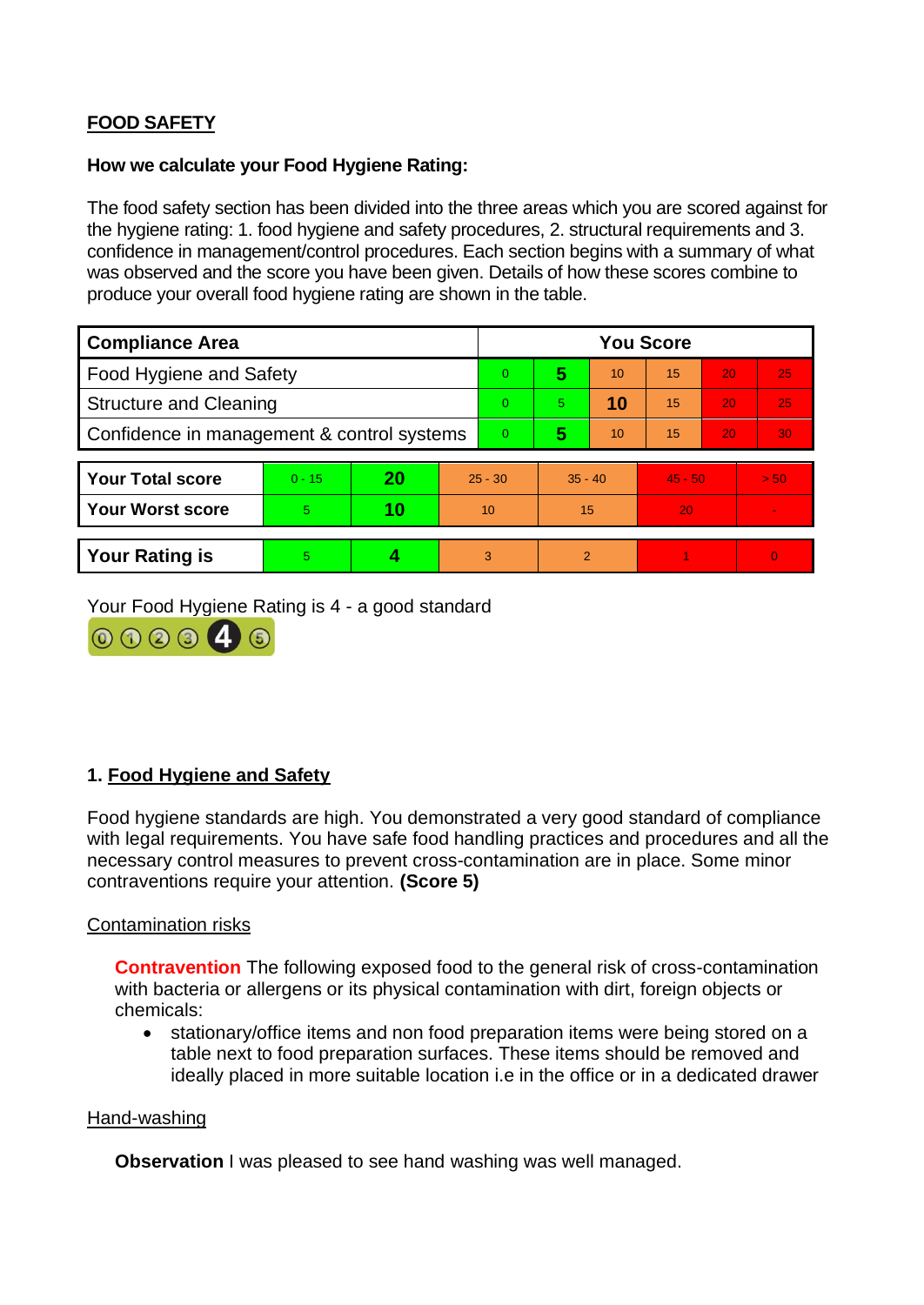### Temperature Control

**Observation** I was pleased to see you were able to limit bacterial growth and/or survival by applying appropriate temperature controls at points critical to food safety and that you were monitoring temperatures.

## **2. Structure and Cleaning**

The structure facilities and standard of cleaning and maintenance are of a generally satisfactory standard but there are some repairs and/or improvements which are required in order for you to comply with the law. Pest control and waste disposal provisions are adequate. The contraventions require your attention: although not critical to food safety they may become so if not addressed. **(Score 10)**

### Cleaning of Structure

**Contravention** The following items were dirty and require more frequent and thorough cleaning:

• floor wall junctions

**Contravention** The following items could not be effectively cleaned and must be covered or made non-absorbent:

- mdf or chipboard shelves
- unsealed wooden structures
- chipped dented wooden architrave
- rawlplugs and drill holes in wall

### **Maintenance**

**Contravention** The following had not been suitably maintained and must be repaired or replaced:

- wall surfaces
- splits or holes in flooring
- worn and / or peeling paint
- there was a gap around the air vent in the staff W.C.

### Pest Control

**Contravention** Pest proofing is inadequate particularly in the following areas:

• there was a gap around the air vent in the staff W.C.

### **3. Confidence in Management**

A food safety management system is in place and you demonstrate a very good standard of compliance with the law. You have a good track record. There are some minor contraventions which require your attention.Your records are appropriate and generally